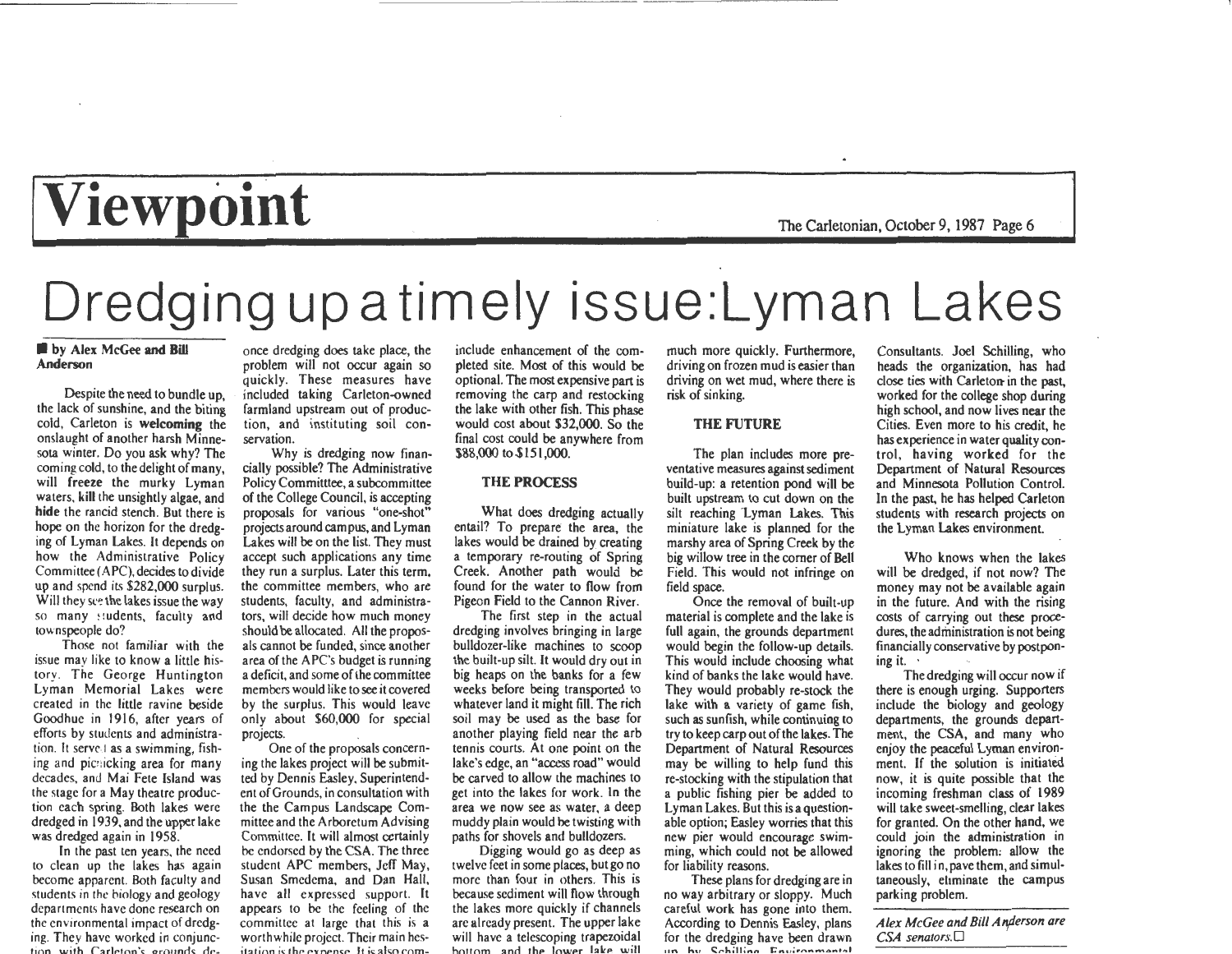partment, which has been in touch with the Minnesota Department of Natural Resources, environmental consulting companies and construction firms.

Basically, the lakes are getting more shallow at an increasing rate. The sediment filling them, run-off from farmland, is so nutrient-rich that algac growth is flourishing. Birds and water animals, consequently, don't have full access to this potential home. Carp, unfortunately, do inhabit the layers of muck, and thus prevent the bottom from settling. Preventative measures have already been taken against build in of this sediment, so that

peting with many other attractive projects around the college community.

With the encouragement of Frank Wright and Keith Covey. Easley will be presenting the plan, the cost of which will be determined by the extent of the work selected. Planned in two phases, the project will first involve repair, site preparation, legal fees, and various other costs of the dredging itself. This could run from \$88,000 to \$119,000. The higher end of that range would include specified clearing, such as around the wooden bridge between Evans and Goodhue. The second phase would

retain a uniform depth. The islands will stay the same shape, with any changes in grooming left to the determination of the grounds crew. All of these considerations also involve creating a healthy habitat for wildlife.

Dredging should happen in the winter, for many reasons. Any heat to bake the piles of exposed mud would make life for Goodhue residents a smelly adventure. Another reason not to do it in the summer is so that the huge shovels would be less likely to have to work against rain. Snow does not cause a significant problem, Easley points out, since scooping dry material goes